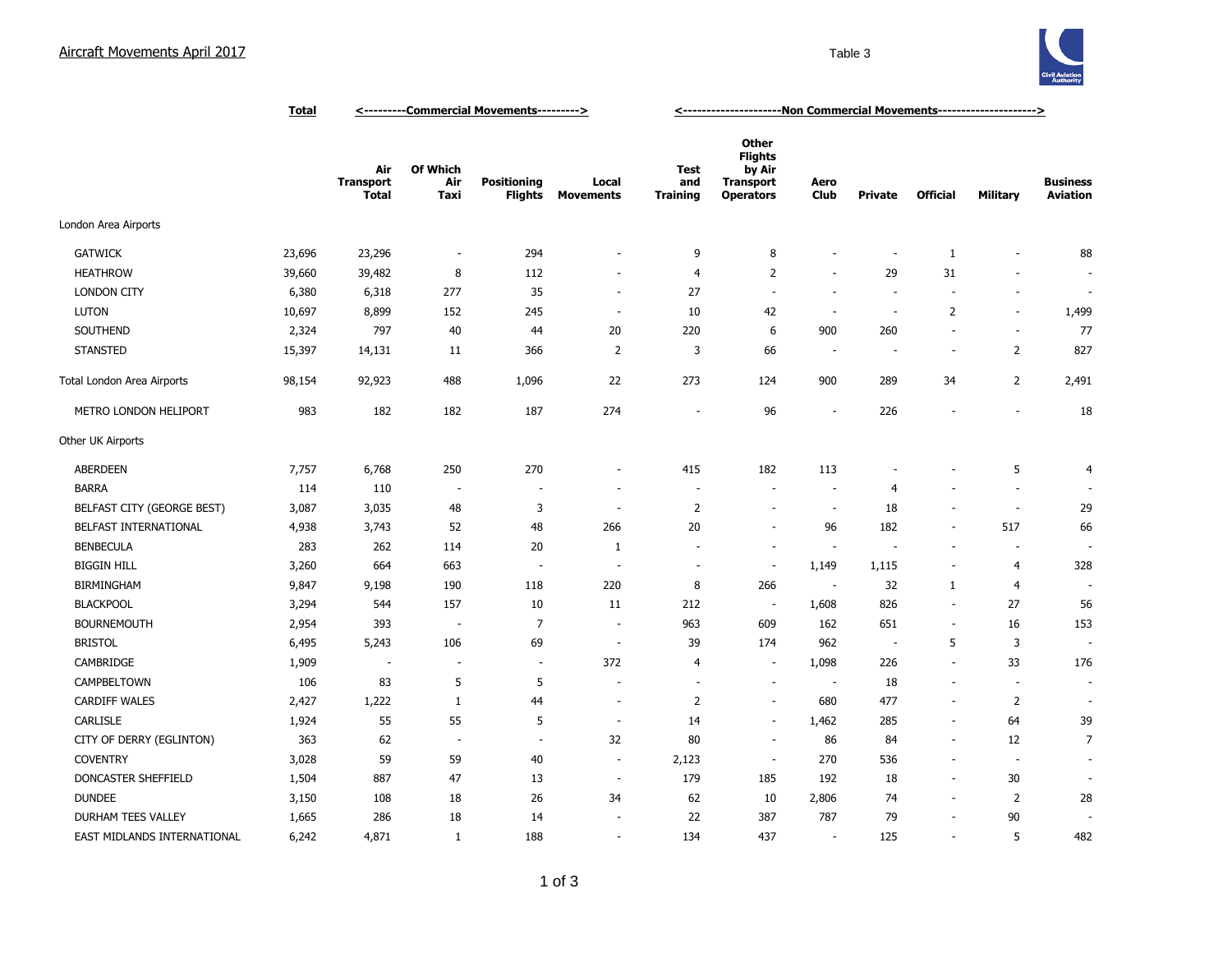## Aircraft Movements April 2017 Table 3



**Total <---------Commercial Movements---------> <---------------------Non Commercial Movements--------------------->**

|                            |        | Air<br><b>Transport</b><br><b>Total</b> | Of Which<br>Air<br>Taxi  | <b>Positioning</b><br><b>Flights</b> | Local<br><b>Movements</b> | <b>Test</b><br>and<br><b>Training</b> | Other<br><b>Flights</b><br>by Air<br><b>Transport</b><br><b>Operators</b> | Aero<br>Club             | <b>Private</b>           | <b>Official</b>          | <b>Military</b>          | <b>Business</b><br><b>Aviation</b> |
|----------------------------|--------|-----------------------------------------|--------------------------|--------------------------------------|---------------------------|---------------------------------------|---------------------------------------------------------------------------|--------------------------|--------------------------|--------------------------|--------------------------|------------------------------------|
| Other UK Airports          |        |                                         |                          |                                      |                           |                                       |                                                                           |                          |                          |                          |                          |                                    |
| <b>EDINBURGH</b>           | 10,849 | 10,552                                  | 68                       | 108                                  | 4                         | $\overline{\phantom{a}}$              | $\overline{2}$                                                            | ÷                        | 183                      |                          |                          |                                    |
| <b>EXETER</b>              | 3,675  | 1,226                                   | 1                        | 21                                   | 291                       | 153                                   | 51                                                                        | 1,057                    | 545                      | $\overline{\phantom{a}}$ | 61                       | 270                                |
| <b>GLASGOW</b>             | 8,271  | 7,232                                   | 155                      | 108                                  | $\sim$                    | 33                                    | 311                                                                       | 547                      |                          | $\sim$                   | 7                        | 33                                 |
| <b>GLOUCESTERSHIRE</b>     | 8,026  | 20                                      | 20                       | 46                                   | 171                       | 684                                   | 30                                                                        | 5,533                    | 1,438                    | $\blacksquare$           | 8                        | 96                                 |
| <b>HAWARDEN</b>            | 1,434  | ٠.                                      | $\overline{\phantom{a}}$ | 5                                    | 190                       | 45                                    | 163                                                                       | 579                      | 290                      | $\blacksquare$           | 24                       | 138                                |
| <b>HUMBERSIDE</b>          | 1,635  | 528                                     | 8                        | 144                                  | 57                        | 591                                   | 110                                                                       | $\sim$                   | 151                      | $\blacksquare$           | 37                       | 17                                 |
| <b>INVERNESS</b>           | 2,519  | 1,372                                   | 326                      | 120                                  | 31                        | 169                                   | 4                                                                         | 709                      | 88                       | $\overline{\phantom{a}}$ | 10                       | 16                                 |
| <b>ISLAY</b>               | 212    | 152                                     | 17                       | 15                                   | $\sim$                    |                                       | $\sim$                                                                    | $\overline{\phantom{a}}$ | 45                       | $\overline{\phantom{a}}$ | $\sim$                   | $\overline{\phantom{a}}$           |
| ISLES OF SCILLY (ST.MARYS) | 1,305  | 1,107                                   | 4                        | 9                                    | $\sim$                    | 4                                     | ÷.                                                                        | $\sim$                   | 161                      | 24                       | $\overline{a}$           | $\overline{\phantom{a}}$           |
| <b>KIRKWALL</b>            | 1,254  | 1,111                                   | 148                      | 79                                   | $\overline{2}$            | 37                                    | 10                                                                        | $\overline{\phantom{a}}$ | 15                       | $\overline{\phantom{a}}$ | $\overline{\phantom{a}}$ | $\overline{\phantom{a}}$           |
| LANDS END (ST JUST)        | 1,258  | 861                                     | 70                       | 8                                    | 14                        | 164                                   | 3                                                                         | 4                        | 126                      | $\overline{\phantom{a}}$ | 78                       | $\overline{\phantom{a}}$           |
| <b>LEEDS BRADFORD</b>      | 4,015  | 2,863                                   | 69                       | 152                                  | $\sim$                    | 700                                   | 9                                                                         | 1                        | 268                      | $\overline{\phantom{a}}$ | 22                       | $\overline{\phantom{a}}$           |
| LERWICK (TINGWALL)         | 133    | 91                                      | 18                       | 29                                   | $\overline{2}$            | $\sim$                                | $\sim$                                                                    | $\sim$                   | 11                       | $\overline{\phantom{a}}$ | $\sim$                   | $\overline{\phantom{a}}$           |
| LIVERPOOL (JOHN LENNON)    | 5,222  | 3,184                                   | 69                       | 24                                   | $\sim$                    | $\overline{2}$                        | $\sim$                                                                    | 1,638                    | 229                      | $\sim$                   | 23                       | 122                                |
| <b>LYDD</b>                | 2,236  | 26                                      | 15                       | 22                                   | $\overline{2}$            | 14                                    | ÷.                                                                        | 1,067                    | 991                      | 104                      | 10                       |                                    |
| <b>MANCHESTER</b>          | 16,420 | 15,755                                  | $\overline{7}$           | 241                                  | 3                         | 10                                    | 8                                                                         | $\overline{\phantom{a}}$ | $\sim$                   | $\overline{\phantom{a}}$ | 3                        | 400                                |
| <b>NEWCASTLE</b>           | 4,792  | 3,444                                   | 14                       | 64                                   | 18                        | 5                                     | 3                                                                         | $\overline{\phantom{a}}$ | 939                      | 289                      | 28                       | 2                                  |
| <b>NEWQUAY</b>             | 3,896  | 1,145                                   | 335                      | 19                                   | $\sim$                    | 689                                   | 105                                                                       | $\overline{\phantom{a}}$ | 1,353                    | 4                        | 525                      | 55                                 |
| <b>NORWICH</b>             | 2,961  | 2,322                                   | $\sim$                   | 29                                   | $\sim$                    | 89                                    | 30                                                                        | 222                      | 263                      | $\sim$                   | 6                        |                                    |
| OXFORD (KIDLINGTON)        | 3,525  | 21                                      | 21                       | 288                                  | 62                        | 1,951                                 | 4                                                                         | 18                       | 1,000                    | $\blacksquare$           | $\overline{2}$           | 179                                |
| <b>PRESTWICK</b>           | 2,000  | 485                                     | $\overline{\phantom{a}}$ | 14                                   | $\sim$                    | 528                                   | $\sim$                                                                    | 462                      | 221                      | $\blacksquare$           | 290                      | $\overline{\phantom{a}}$           |
| <b>SCATSTA</b>             | 709    | 658                                     | $\overline{\phantom{a}}$ | 43                                   | $\overline{\phantom{a}}$  | 8                                     | $\sim$                                                                    | ٠.                       |                          | $\overline{\phantom{a}}$ | $\overline{\phantom{a}}$ | $\sim$                             |
| SHOREHAM                   | 4,782  | 60                                      | 60                       | 6                                    | 151                       | 35                                    | 13                                                                        | 3,165                    | 1,306                    | 4                        | 24                       | 18                                 |
| <b>SOUTHAMPTON</b>         | 3,667  | 3,299                                   | 8                        | 127                                  | $\sim$                    | 12                                    | 40                                                                        | $\sim$                   | $\overline{\phantom{a}}$ | $\overline{\phantom{a}}$ | $\blacksquare$           | 189                                |
| <b>STORNOWAY</b>           | 861    | 674                                     | 172                      | 18                                   | 29                        | 90                                    | $\sim$                                                                    | ÷                        | 30                       | $\blacksquare$           | 20                       | ٠                                  |
| <b>SUMBURGH</b>            | 1,816  | 1,481                                   | 805                      | 114                                  | 17                        | 84                                    | 114                                                                       | $\overline{\phantom{a}}$ | $\overline{2}$           | $\overline{\phantom{a}}$ | $\overline{4}$           | $\overline{\phantom{a}}$           |
| SWANSEA                    | 1,253  | 1                                       | -1                       | $\overline{\phantom{a}}$             | $\overline{\phantom{a}}$  | $\sim$                                | $\sim$                                                                    | 984                      | 259                      | $\overline{\phantom{a}}$ | 9                        | $\overline{\phantom{a}}$           |
| <b>TIREE</b>               | 160    | 152                                     | 16                       | $\overline{\phantom{a}}$             | $\sim$                    |                                       | $\sim$                                                                    | ÷                        | 8                        |                          | $\overline{a}$           | $\sim$                             |
| WICK JOHN O GROATS         | 313    | 160                                     | 24                       | 72                                   | $\overline{2}$            | 26                                    | 10                                                                        | $\sim$                   | 43                       |                          | $\sim$                   | $\overline{\phantom{a}}$           |
|                            |        |                                         |                          |                                      |                           |                                       |                                                                           |                          |                          |                          |                          |                                    |